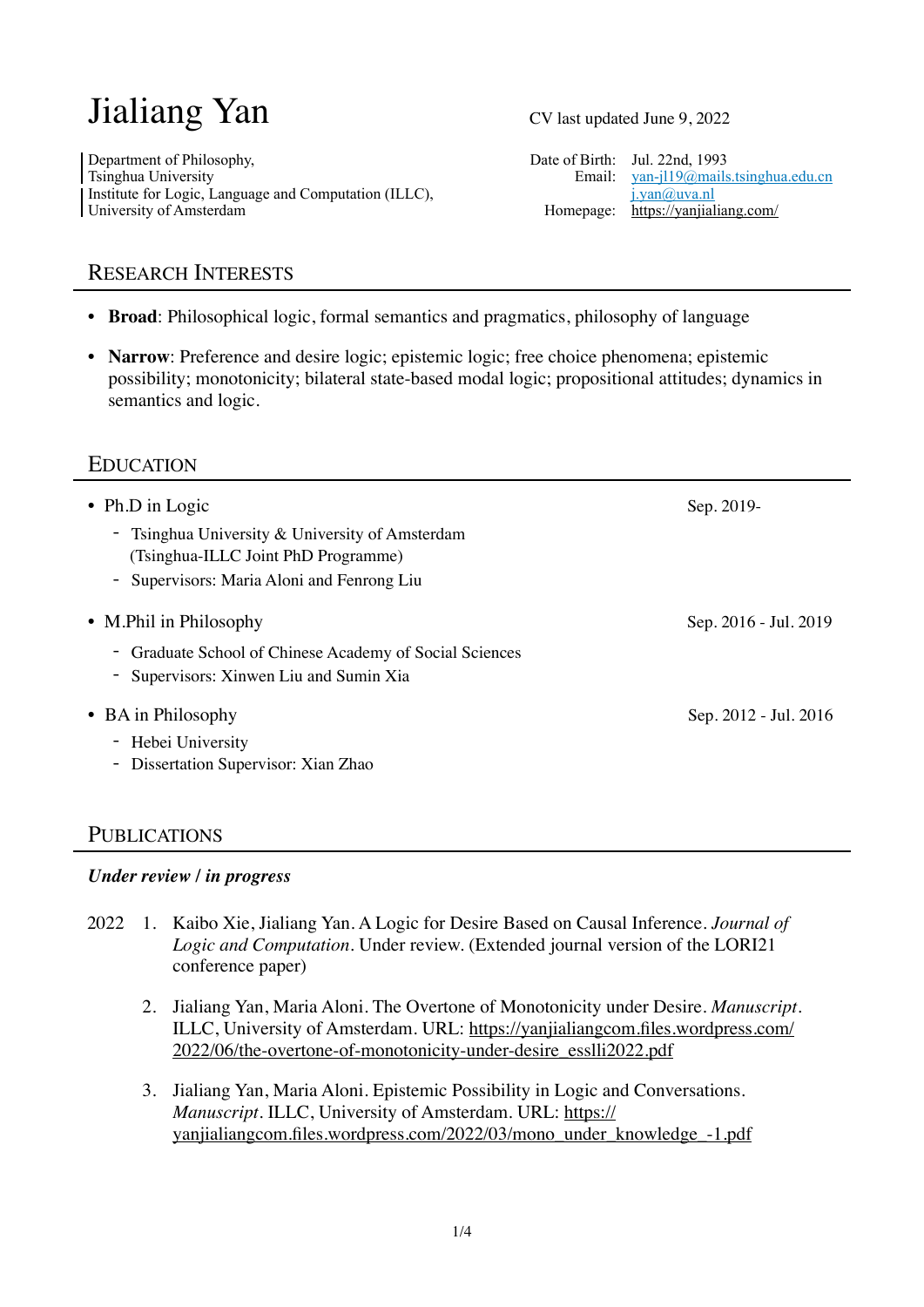### *Published articles*

- 1. Kaibo Xie, Jialiang Yan. A Logic for Desire Based on Causal Inference. In Ghosh S., Icard T.(eds.), *Logic, Rationality, and Interaction: 8th International Workshop, Lori 2021 Proceedings.* Springer Verlag. pp: 273-287. 2021
- 20202. Jialiang Yan, Fenrong Liu. Monotonic Opaqueness in Deontic Contexts. In Proceedings of *5th AWPL,* Liao B., Wáng Y. (eds) *Context, Conflict and Reasoning. Logic in Asia: Studia Logica Library*. Springer, Singapore. pp: 87-96.
	- 3. Jialiang Yan. Review of *Nominals of Possible Worlds*. *Studies in Logic,* 2020(5): 97-100. (published in Chinese)

#### *Dissertations*

- 2019 1. The Decidability of A Modal Logic with Predicate Abstraction (written in Chinese). M.Phil Thesis. Supervised by Xinwen Liu and Sumin Xia. Graduate School of Chinese Academy of Social Sciences
- 2016 2. On Frege's 'Sense' and 'Reference' (written in Chinese). BA Thesis. Supervised by Xian Zhao. Hebei University

### *Projects*

- PhD Project Project title: 'Monotonicity under Attitude Verbs' (ongoing). Supervised by Maria Aloni and Fenrong Liu. Tsinghua-ILLC Joint PhD Programme
- As Participant Project title: 'N∅thing is Logical' (ongoing). Principal Investigator: Maria Aloni. ILLC, University of Amsterdam

## CONFERENCE PRESENTATIONS (selection)

- 1. The Overtone of Monotonicity under Desire. *The 33rd European Summer School in Logic, Language and Information Student Session (ESSLLI 2022 Student Session).*  Galway, Ireland. 2022
	- 2. Monotonicity under Knowledge: Epistemic Possibility in Logic and Conversations (joint work with Maria Aloni). *The 11th Scandinavian Logic Symposium (SLSS 2022).*  Bergen, Norway.
	- 3. Monotonicity under Knowledge (joint work with Maria Aloni). Meaning, Logic, and Cognition Seminar (MLC). Amsterdam, the Netherlands.
- 4. A Logic for Desire Based on Causal Inference (joint work with Kaibo Xie). *The 8th International Conference on Logic, Rationality and Interaction (Lori 2021).* Xi'an, China. 2021
	- 5. A Logic for Instrumental Desire (joint work with Kaibo Xie). *The 9th Indian Conference on Logic and its Applications.* Online.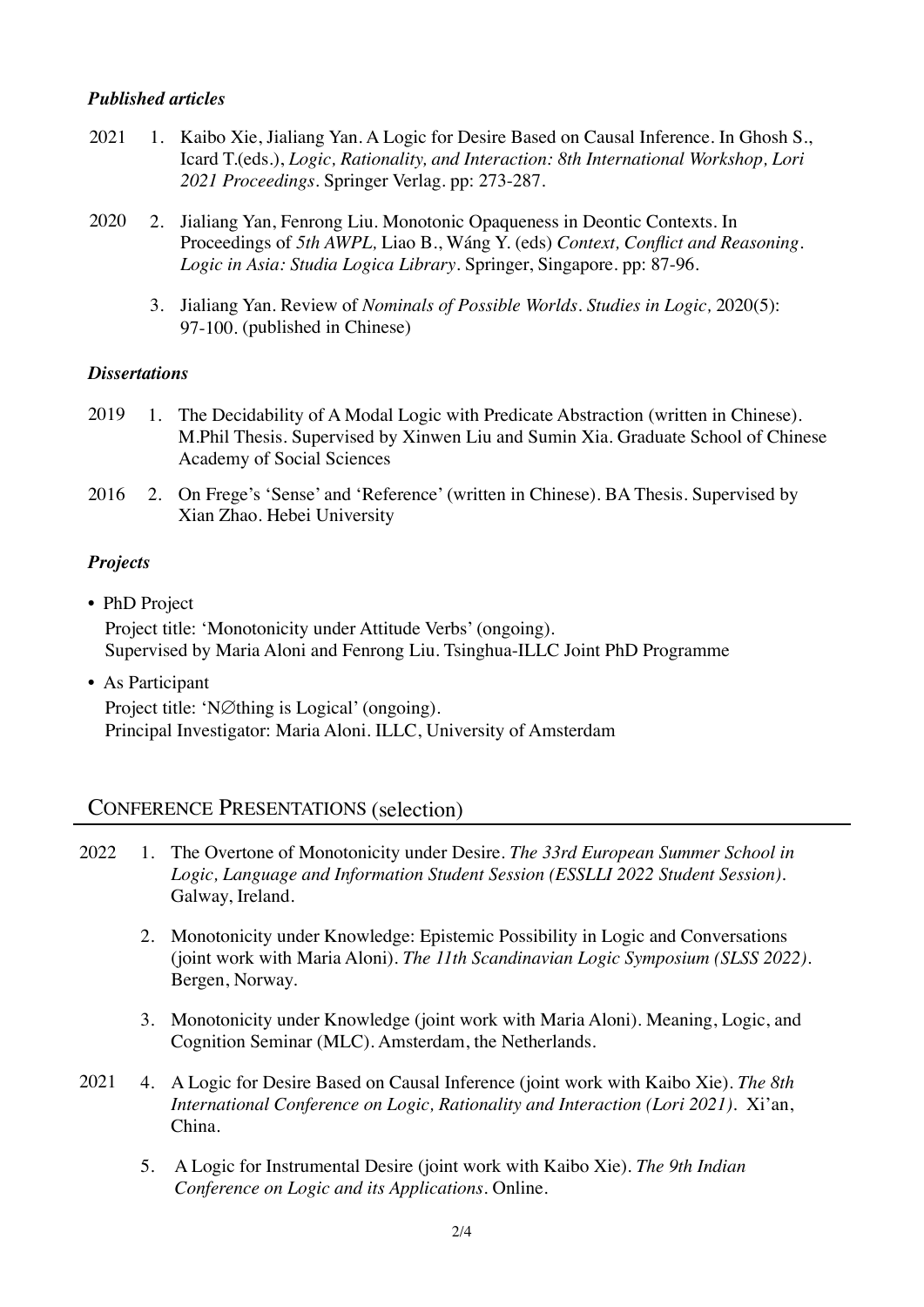- 2020 6. Monotonic Opaqueness in Deontic Contexts (joint work with Fenrong Liu). *The 5th Asian Workshop on Philosophical Logic*. Online.
- 2018 7. A Modal Logic with Predicate Abstraction and Functions. *The 4th Asian Workshop on Philosophical Logic*. Beijing, China, 2018.
	- 8. Validity and Normativity of Logic. *National Conference of Modern Logic 2018*. Xiamen, China.
- 2017 9. A Decidable First-order Fragment. *National Conference of Modern Logic 2017*. Hangzhou, China.

### HONOURS AND AWARDS

- Future Scholars Scholarship. Awarded by Tsinghua University, 2019-2023.
- China Scholarship Council Scholarship (CSC Scholarship). Awarded by China Scholarship Council, 2021-2022.
- Outstanding Teaching Assistant Award. Awarded by Tsinghua University, 2021.
- Outstanding Paper Award. Awarded by School of Humanities Doctoral Forum, Tsinghua University, 2020.

### PROFESSIONAL SERVICE (selection)

#### *Teaching Assistance*

- Tsinghua University
	- 1. Conditionals and Causality (Lecturer: Robert van Rooij). One of the courses provided by the First Tsinghua Logic Summer School. Summer of 2021.
	- 2. Foundations of Logic (Lecturer: Dag Westerståhl). Spring of 2020.
	- 3. Logic, Language and Philosophy (Lecturer: Fenrong Liu & Martin Stokhof). Fall of 2020.
- Graduate School of Chinese Academy of Social Sciences
	- 1. Modern Logic (Lecturer: Xinwen Liu). Spring of 2018

#### *Organizational Works*

- Conferences
	- 1. The Third Tsinghua Interdisciplinary Workshop on Logic, Language, and Meaning (TLLM III). Virtual, 2022
	- 2. History of Logic in China Workshop 2022 (HOLIC 2022). Virtual, 2022
	- 3. The 18th Conference on Theoretical Aspects of Rationality and Knowledge (TARK XVIII). Virtual, 2021.